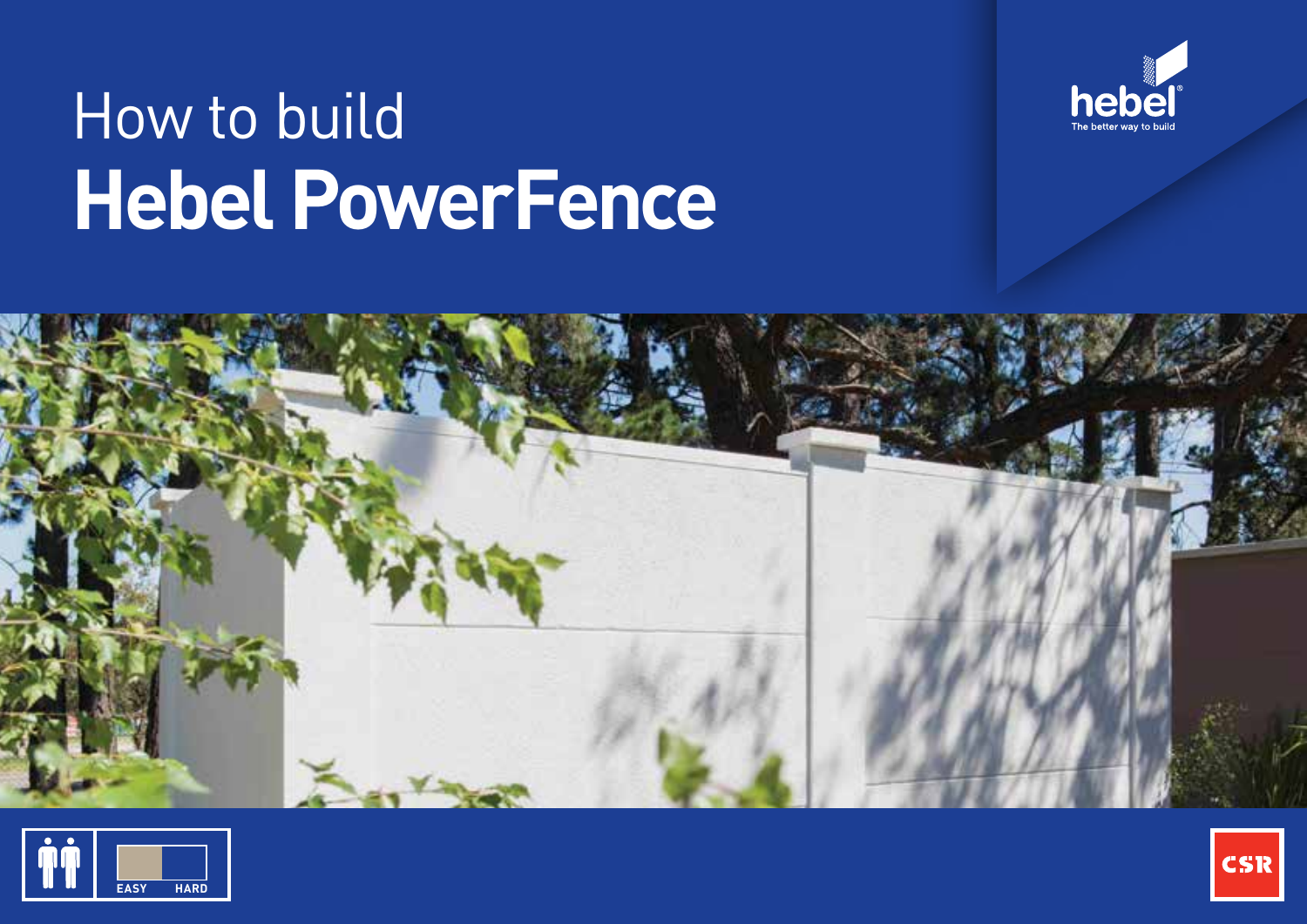# **Easy to install - PowerFence**

Hebel PowerFence is an innovative alternative to a traditional brick fence. It is easy to install, affordable and attractive.

Providing an effective noise barrier in residential applications, the PowerFence system can be used for boundary fencing and low front walls, to create a sense of privacy.

The system is a modular masonry structure, consisting of lightweight panels and steel posts, which can be easily and quickly erected without the need for expensive, extensive excavation or strip footing, as is normally the case with masonry fence construction. Using specially designed PowerFence brackets, the system can be configured in a variety of ways and allows for easy installation of corners and accommodates for panels to be 'stepped' for sloping terrains.

Hebel PowerFence can be finished in an expressed or monolithic finish and panels can be routed to create decorative designs. The system is also flexible enough to be adapted to include a range of different decorative treatments such as timber panels or ironwork.

### **PowerFence:**

- is simple, cost effective and attractive
- **C** creates privacy and acts as reflective noise barrier system
- perfect for boundary fencing and as an alternative to brick or block masonry for front fences
- can be decorated with a range of profiles and looks to provide design flexibility
- $\blacksquare$  is non combustible and termite resistant – the perfect choice for bushfire prone areas
- uses 75mm Hebel PowerPanel, containing steel reinforcement, coated with an anti-corrosion protection layer for maximum strength and durability
- $\blacksquare$  is engineered for the majority of conditions in urban Australia.

# **Can be finished with a choice of expressed joints or a monolithic look.**

## Expressed for accentuated panel joints and simpler final coating

The top of the fence is capped using a 76mm galvanized steel U Channel.

Panels are easily hand bevelled to give 'V' jointed horizontal lines between panels.

Hebel blocks may be cut and placed on top of each post for further detail.

Front and rear of posts are concealed by PowerFence compressed fibre cement post covers of 15mm thickness.

### Monolithic for a uniform 'fully rendered' look

The top of the fence is capped with Hebel blocks.

Capping blocks can be cut to size using a handsaw. Blocks are laid end to end and must be glued together using Hebel Adhesive or a suitable construction adhesive.

Front and rear of posts are concealed by PowerFence compressed fibre cement post covers of 15mm thickness.



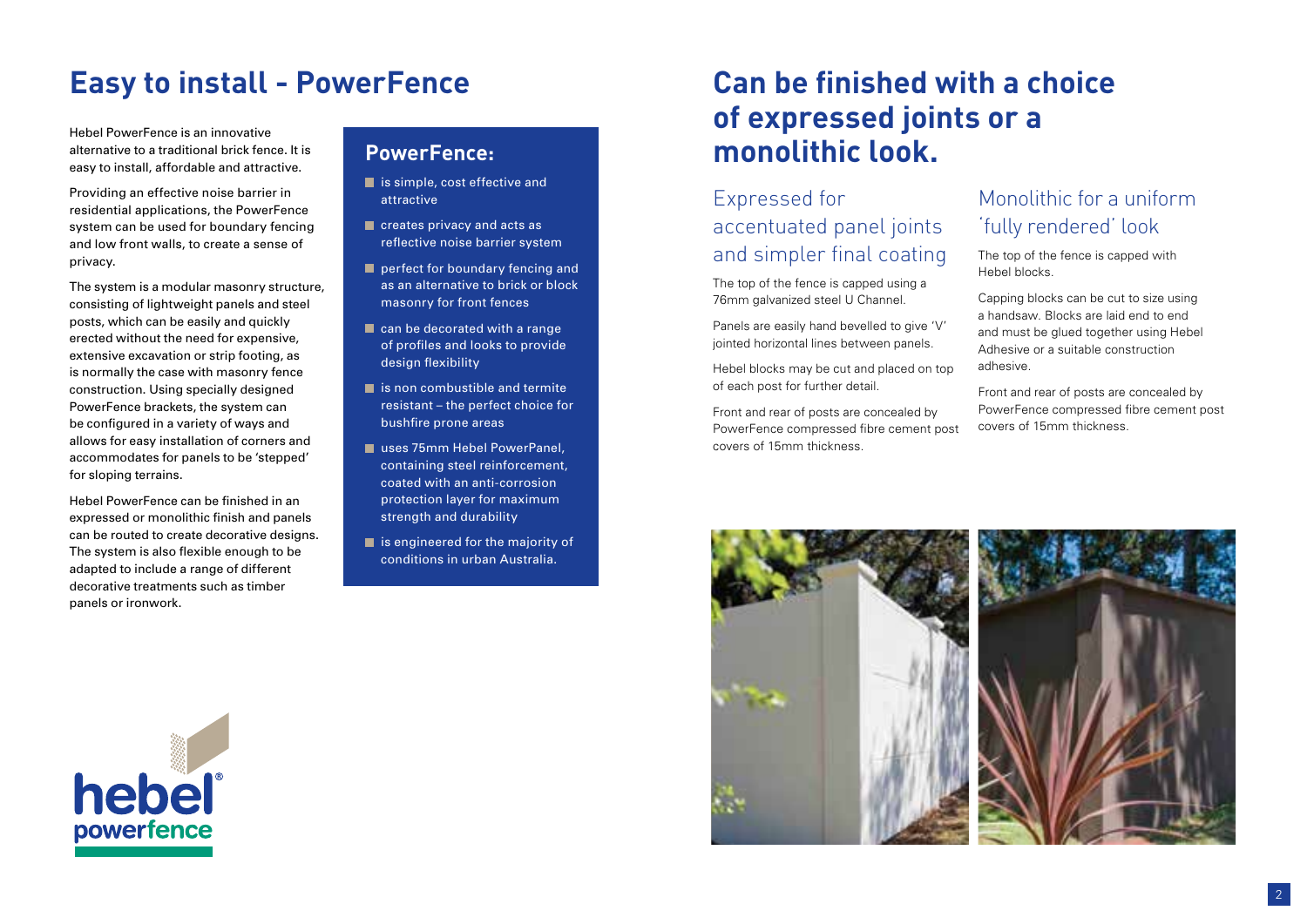# **Why use the Hebel PowerFence system?**

#### **1. PowerFence can now be built with standard Hebel PowerPanel – for a better priced fencing system**

The PowerFence system meets the majority of environmental conditions for suburban fencing in urban Australia using standard 1800 x 600 x 75mm Hebel PowerPanels. Under stricter conditions the 2400 x 600 x 75mm standard PowerPanel can be used. See Table 1.

#### **2. PowerFence uses a single common 75 x 75mm square section steel post – again for a more economical Hebel fencing system**

The PowerFence system requires only one standard post, for all fence configurations. This new universal post is less expensive than the original system and as it's universal in design, ordering and delivery is simplified.

over the panel, the bracket will safely hold that PowerFence Bracket Lower Arm 131882 panel in place until the permanent fixings and post covers are installed. Screw 10-24 X 40 Self Drilling 250/Box 82297 PowerFence Bracket Upper Arm 131881 Deflection Head / U Channel 21882 !!! PowerFence Post Cover 240 x 1800 x 15mm 82299 PowerFence Post Cover 115 x 1800 x 15mm 82300 PowerFence Post 131883

Extension Piece 800mm, minimum 300mm insertion 79616

#### **3. PowerFence is easier to fabricate corners and easier to install on sloping ground**

PowerFence uses a new design PowerFence Bracket. The same PowerFence Bracket can be turned upside down to form a starting cleat for the panels, as well as being a lateral support bracket for all panels. The PowerFence Bracket can be rotated around the post, to allow the installer to easily turn the fence around corners. In addition, the brackets can be separated vertically on the post to allow panels to be 'stepped' and follow sloping terrain.

#### **4. PowerFence is now safer to install, especially for DIY and individual builders**

The PowerFence Bracket is designed to temporarily secure the panels laterally during installation. This means that as soon as a panel is placed and the PowerFence Bracket is dropped

#### **5. PowerFence is now adjustable during construction in many ways**

The PowerFence Bracket is a universal component, which means that if required, it can be easily repositioned and re-fixed during construction. This is a real advantage for DIY or builders installing PowerFence for the first time.

#### **6. Simplified connections using the same screw**

PowerFence uses the same screw fixing for both attaching the bracket and attaching the final post covers. This further simplifies construction.

#### **7. PowerFence is faster to install**

The universal posts, the adjustable brackets and the use of lighter 1800 x 600mm panels, all combine to make the PowerFence system much faster to install.

118891

21965

Hebel Capping 124983

PowerPanel 1800 x 600 x 75 SQ1M0

PowerPanel 2400 x 600 x 75 SQ1M0

#### **8. New PowerFence is DIY friendly**

The PowerFence system is easily handled by two people working in a home environment with common workshop tools - and the components are less expensive.



### The versatile Hebel PowerFence Bracket

Multi-purpose and adjustable for all-round easier and safer construction. Move it up or down while constructing. Rotate it to make a corner. Turn it upside down for a starting cleat. Use it as a lateral support for all the panels. Separate its two integrated sections for stepped or terraced fencing. Reposition and refix as you go.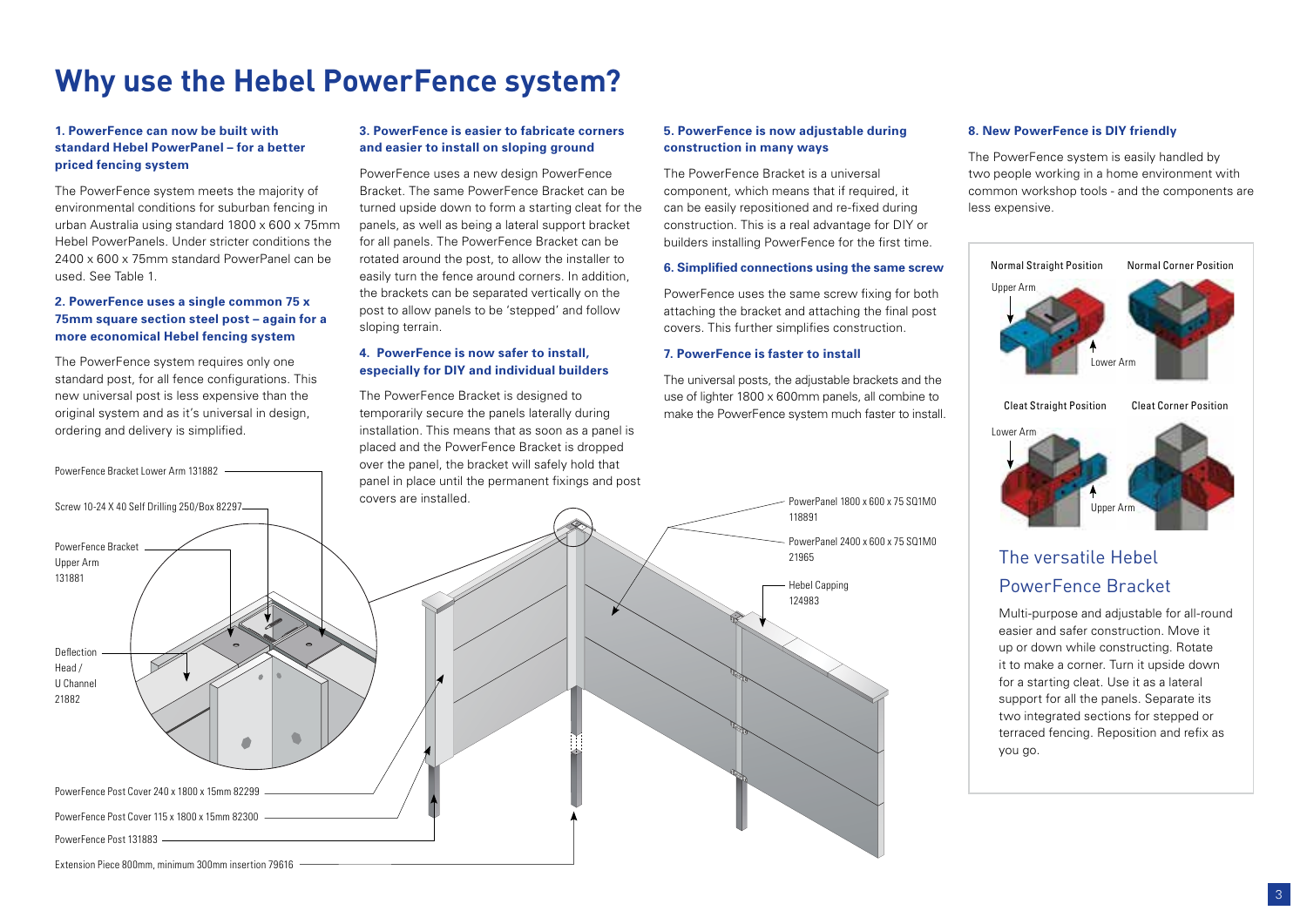### Determining soil type and required post depth

Refer to Table 1 below. This table is a general guide based on broad soil types and terrain categories. We recommend you consult a relevant engineer or local authority to confirm relevant soil type and the terrain category/wind loads in your area.

# Setting out the fence

Mark out the entire fence project on your property measuring the post spacings along this alignment.

The standard PowerFence system is designed for 1800mm long panels, requiring post spacings of 1885mm, from post centre to post centre. PowerFence bay lengths can be less than 1800mm, and under more strict conditions (see Table 1), increased to an absolute maximum of 2400mm panel length.

For other bay sizes, the post set out (centre to centre) is always the panel length in mm, plus 10mm (5mm space at each panel end) plus 75mm. For example - a maximum length 2400mm panel post set out would be 2485mm centre to centre.

### **Table 1 - Hebel PowerFence Required Footing Embedments for 1800mm Fence Height**

| Wind Load                                  |                                  | <b>Site Category</b>                                         | Terrain Category 2       |            |                          | Terrain Category 3       |                  |                  |
|--------------------------------------------|----------------------------------|--------------------------------------------------------------|--------------------------|------------|--------------------------|--------------------------|------------------|------------------|
|                                            |                                  | <b>Location</b>                                              | Free Fnd                 | Corner End | General                  | Free Fnd                 | Corner Fnd       | General          |
|                                            |                                  | <b>Ultimate Wind Pressure</b><br>Wu*                         | 2.00kPa                  | 1.50kPa    | 1.09kPa                  | 1.67kPa                  | 1.25kPa          | 0.90kPa          |
|                                            |                                  | Service Wind Pressure Ws                                     | 1.63kPa                  | 1.22kPa    | 0.88kPa                  | 1.36kPa                  | 1.02kPa          | 0.74kPa          |
|                                            | <b>Required Post Section =</b>   |                                                              | 75 x 75 x 2.5 SHS - C350 |            |                          | 75 x 75 x 2.5 SHS - C350 |                  |                  |
| Post spacing<br>for 2400mm<br>panel length | Required<br>Footing<br>embedment | Soil Type 1 (Soft Clay<br>ABC =100kPa Cu=50kPa)              | 1100 mm                  | 900 mm     | 800 mm                   | 1000 mm                  | 800 mm           | 700 mm           |
|                                            |                                  | Soil Type 2 (Firm Clay<br>ABC = 200Pa Cu=100kPa)             | 800 mm                   | 700 mm     | 600 mm                   | 700 mm                   | 600 mm           | 500 mm           |
|                                            |                                  | Soil Type 3 (Very Stiff Clay<br>ABC = 300kPa Cu=150kPa)      | 600 mm                   | 600 mm     | 500 mm                   | 600 mm                   | $500 \text{ mm}$ | 450 mm           |
|                                            | <b>Required Post Section =</b>   |                                                              | 75 x 75 x 2.5 SHS - C350 |            | 75 x 75 x 2.5 SHS - C350 |                          |                  |                  |
| Post spacing<br>for 1800mm<br>panel length | Required<br>Footing<br>embedment | Soil Type 1 (Soft Clay<br>ABC =100kPa Cu=50kPa)              | 900 mm                   | 800 mm     | 700 mm                   | 800 mm                   | 700 mm           | 600 mm           |
|                                            |                                  | Soil Type 2 (Firm Clay<br>ABC = 200Pa Cu=100kPa)             | 700 mm                   | 600 mm     | 500 mm                   | 600 mm                   | 500 mm           | 450 mm           |
|                                            |                                  | Soil Type 3 (Very Stiff Clay<br>$ABC = 300kPa$ $Cu=150kPa$ ) | 600 mm                   | 500 mm     | 450 mm                   | 500 mm                   | 450 mm           | $400 \text{ mm}$ |

Note: 1. Wind loads in the table are in compliance with AS1170.2-2011 2. Post Section to be SHS 350mPa Grade to AS1163. 3. 'Free end' denotes within 2xh length from the end of wall, including gap and gate in the wall, 'Corner End' denotes within 2xh length at a corner with a return wall; 'General' denotes all other situations. 4. Pier footing is 300mm dia. Grade 20mPa concrete with steep post embedded to within 50mm - 100mm from the bottom of pier. 5. If soil condition is encountered other than specified in table, specialist advice is required.







### Installing posts

Dig 300mm diameter post holes ensuring correct hole depth for the required post embedment. See Table 1 for details.

Place posts in holes ensuring each post is plumb, holding posts in place with temporary supports.

Pour in concrete around the post bases up to ground level, allowing concrete to set.

PowerFence Posts are supplied as 2400mm long for an 1800mm exposed fence height and a minimum 600mm embedment.

Note: If embedment requirements exceed 600mm then simply fix an 800mm length of Power Fence 65mm x 65mm x 2.5 SHS post extension, using screws or bolts. See Fig.3.4

Slide the extension into the PowerFence Post, and adjust the extension to protrude from the base of the PowerFence post to ensure the total embedment depth required. The extension must have a minimum 300mm inserted into the PowerFence Post. Ensure the extension is screwed or fixed on at least two sides of the PowerFence Post. See Fig 3.4

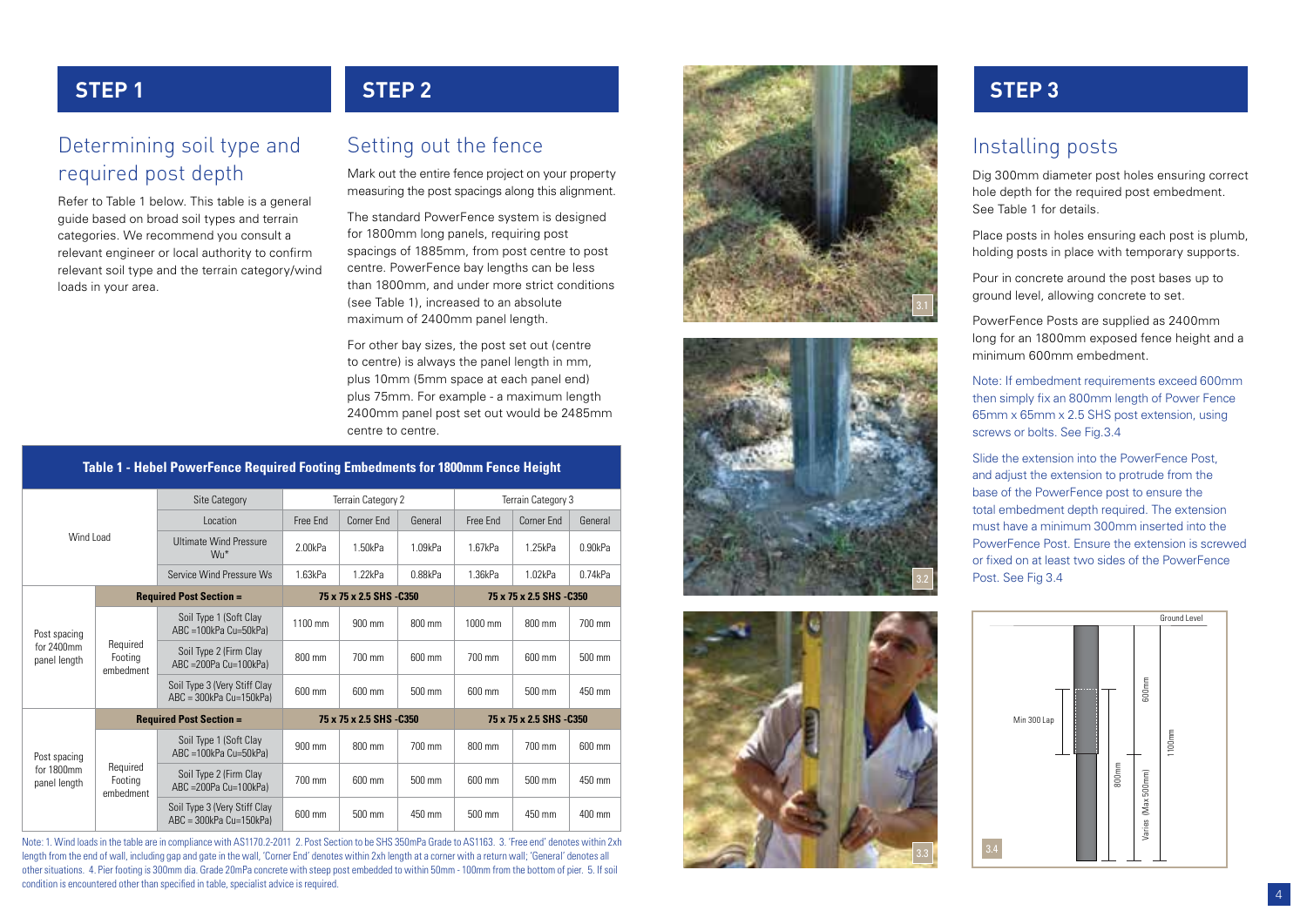





### **STEP 4**

### Setting PowerPanel levels

Place a string line along posts at the base level of the fence (Fig 4.1).

Turn a PowerFence Bracket upside down to form the cleat position. Put this over the top of post, sliding it down the post so the base of the cleat plate is in line with the string line. Fix off the cleat to the post with screws (Fig 4.2).

It's best to only fix cleats one bay ahead of the bay being installed, allowing for minor adjustments as the fence is built (Fig 4.3).

## **STEP 5**

### Installing PowerPanels

With the starting cleat in place on both posts of a fence bay, the first PowerPanel can be installed.

Place the PowerPanel on the cleats and have another PowerFence Bracket ready in the normal lateral-fix position (Fig 5.1).

Slide bracket down the post and drop over the top of the first panel to temporarily lock the panel to the post and stop the panel from falling either side. There's no need to permanently fix any lateral brackets with screws until just before installing the final post covers (Fig 5.2).

Continue to install panels along the fence using a notched trowel bed of Hebel Adhesive between the horizontal joints of all panels (Fig 5.3 & 5.4) .

PowerFence can be built a single bay at a time, but it's generally easier and faster to install each row of panels along the entire fence length at a time. When building PowerFence a bay at a time it is important to slide both sides of the brackets on to the posts as each panel is stacked in the two states of the brackets of the brackets of the brackets of the brackets of the brackets of the brackets of the bracket of the stacked in the stacked in the stacked in the

bay. This way the PowerFence Bracket is already in the right place for the next bay. These brackets are then simply lifted by sliding up the post and dropping over the panels as the next bay is installed (Fig 5.5 & 5.6).

The PowerFence Bracket system is designed as a pair, with both brackets identical except one has an upper arm and the other a lower arm to connect to the post. This is so the brackets can be combined in a range of configurations - from normal level ground, around corners and sloping ground.

The standard PowerFence system has a maximum height of 1800mm (3 panels stacked horizontally). PowerFence can be custom engineered to achieve a fence height of 2400mm (4 panels stacked horizontally). Contact Hebel on 1300 443 235 for further information regarding customised solutions for your fence.

5.1







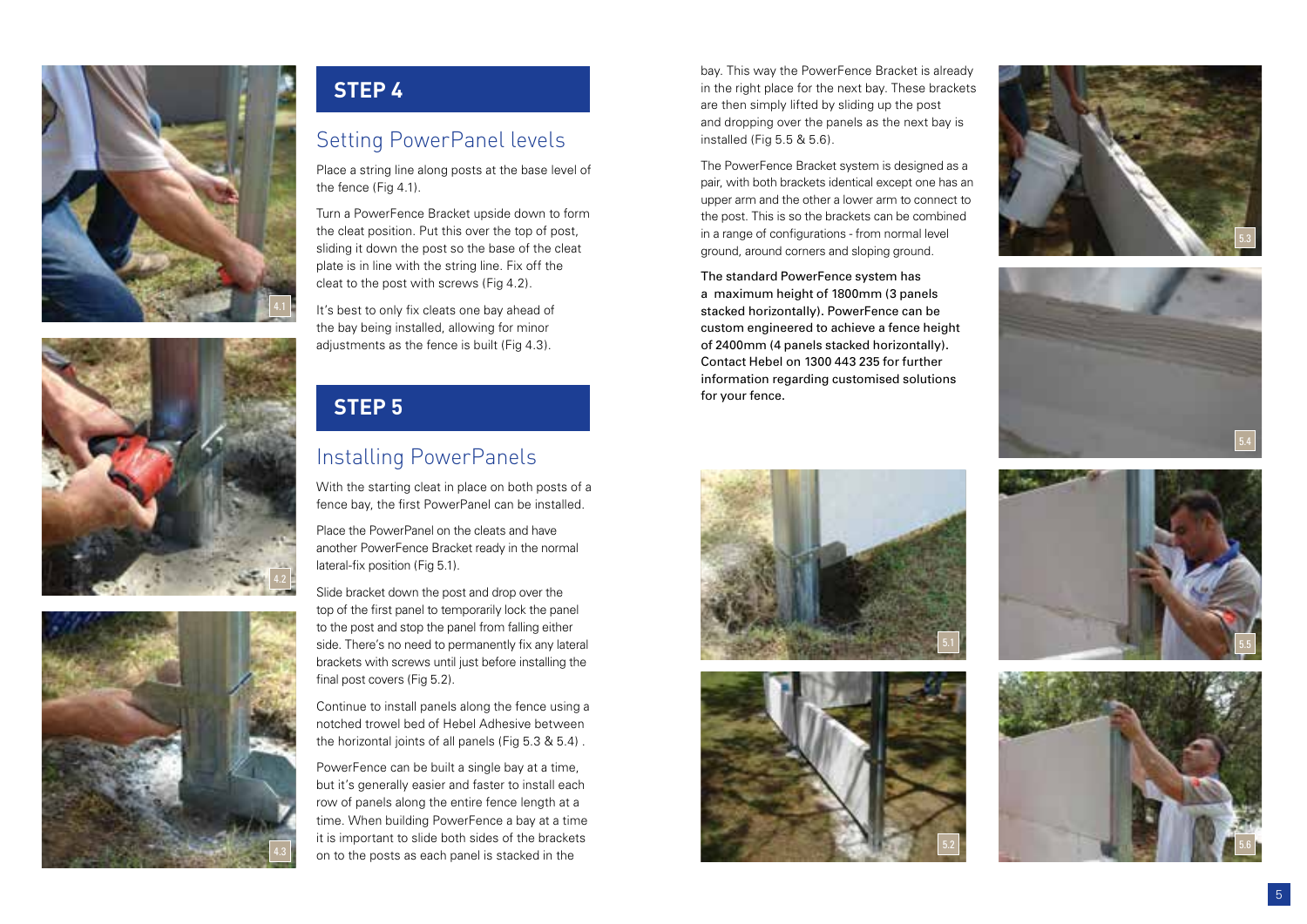





### **STEP 6 STEP 7**

### Sloping ground and angle corners

When building a fence at a 90° corner simply follow Fig 6.1, 6.2 and 6.3.

For sloping ground fix the PowerFence Bracket starting cleat in the correct position to follow the sloping terrain.

The vertical step between each bay shouldn't exceed 200mm (approx 15 degree slope).

When installing on sloping ground it's important to follow a set sequence with each PowerFence Bracket pair ensuring the correct 'ready' position of a bracket for the next bay.

When climbing sloping ground, always install the lower arm bracket first, then slide the adjacent upper arm bracket down the post and leave unfixed. It can then be lifted to fit over the panel in the next 'higher' adjacent bay. Conversely, when descending a slope, slide the lower arm bracket over the post first and leave loose. Then drop the upper arm bracket over the panel being installed. This way, the lower arm bracket is already in position to accept the panel in the next adjacent 'lower' level bay.

Angle turns are achieved by embedding two posts close together at the required turn of angle and installing the panels at the splayed corner like an end bay. The two closely aligned posts are then fully covered on both sides using PowerFence Post Covers and screw fixings.

## Completing the connections and covering PowerFence Posts

After the fence is assembled and all the panels glued together, complete all bracket connections by screw fixing the bracket arms to posts using two screws for each side.

Fix the PowerFence Post Covers over the PowerFence Bracket arms and screw fix the post covers directly to the post using the 10-24 x 40mm countersink head screws. Pre-drill and countersink pilot holes into the compressed fibre cement post covers prior to screw installation - so the screw heads finish flush with the post covers

Use 150mm vertical screw spacings at all corners and end posts, and 150mm centres on other intermediate posts.

For end bays simply finish with a PowerBracket set on the PowerPanel side of the end post. Then cover all three exposed sides with PowerFence Post Covers, screw fixing the end post cover to the post at 150mm centres.

This completes the structural system for each post.

To make installation easier, pilot holes can also be drilled in the steel posts before fixing screws, using the countersunk drilled post covers as a template.

On sloping ground it may be necessary to place an additional cut section of post cover to ensure the stepped panels are completely covered.

Post covers are made from thick fibre cement, and therefore can be cut using the same diamond turbo blade on a circular saw as the Hebel PowerPanel. The post covers should be cut slowly, passing along the cut several times and increasing the cut depth of the saw by a few mm on each pass. Always use a guide fence with the saw to ensure straight neat cuts.

Hearing and respiratory protection is also necessary during cutting.

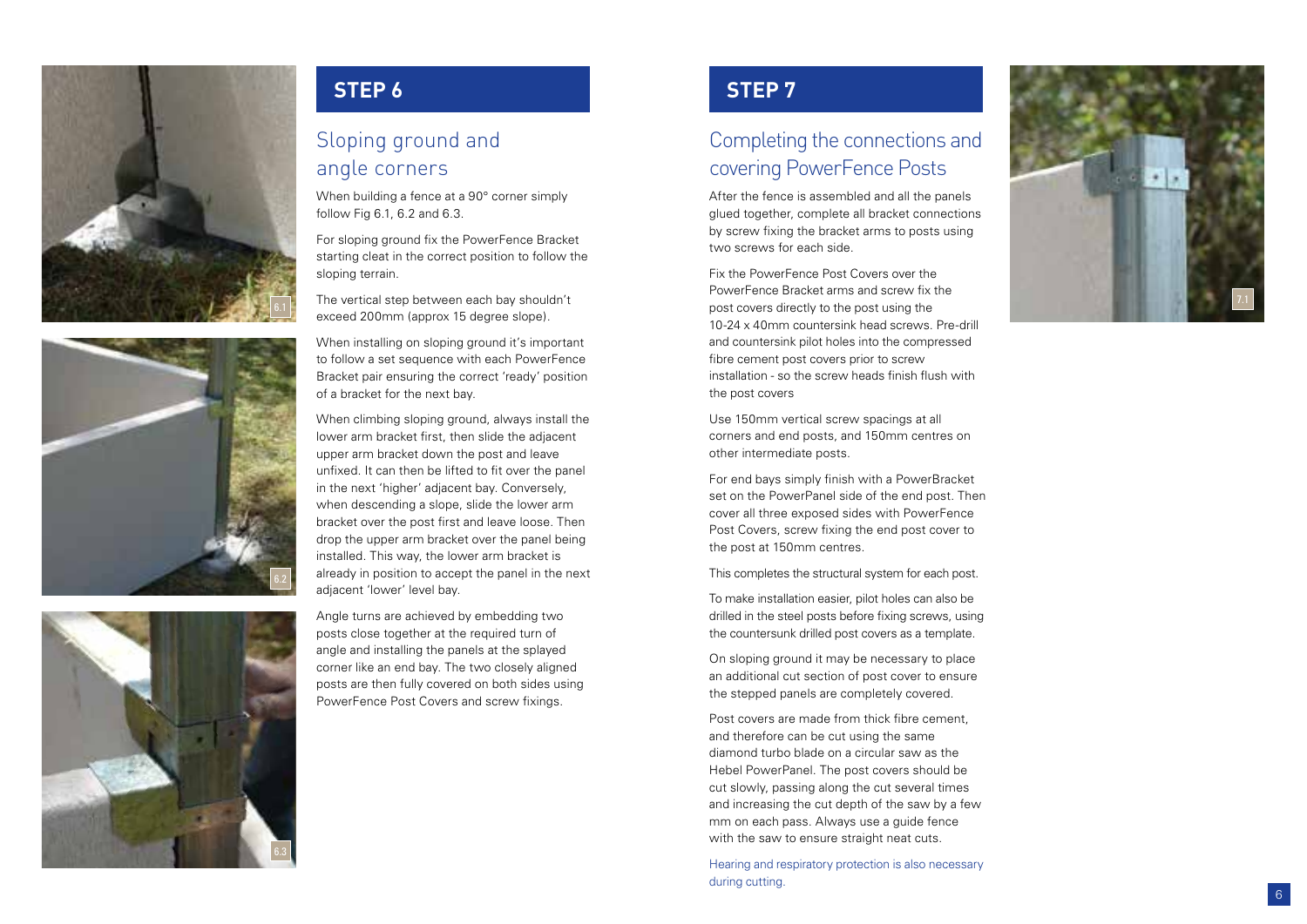



### Decorative panel capping and post caps

There's a variety of ways to decoratively complete **PowerFence** 

Panels can be easily capped and strengthened using 76 x 50 galvanised 'U Channel', which is placed over the top of each panel and glued into place with construction adhesive. Ensure there is 5mm of expansion space at the ends of each capping length, as with the panels (Fig 8.1).

To finish the tops of posts, a 600 x 200 x 50mm Hebel block can be used. Cut in half to make a 300 x 200 x 50mm cap, glue and screw fix over the post. When fixing post caps into the Hebel panel use a 100mm, 14-10 bugle head type 17 screw. Pre-drill the post cap, glue the post cap down with Hebel Adhesive and screw fix into place (Fig 8.2,Fig 8.3, Fig 8.4).

### **STEP 8 STEP 9**

### Finishing and coatings

PowerFence can be finished using either roll on flexible exterior paints or texture coat finishes. If a supportive galvanized panel capping has been used then no further protection along the top of the panel is required. However, if the PowerPanel itself is the top edge of the fence, Hebel recommends the top of all panels and 100mm either side of the panel from the top, be first coated with an exterior grade waterproofing compound. This should be compatible with the final coating system. It will further protect the panel from water ingress, maximizing the life of the coating system used.







Visit www.hebel.com.au and view our How to build a Hebel PowerFence video.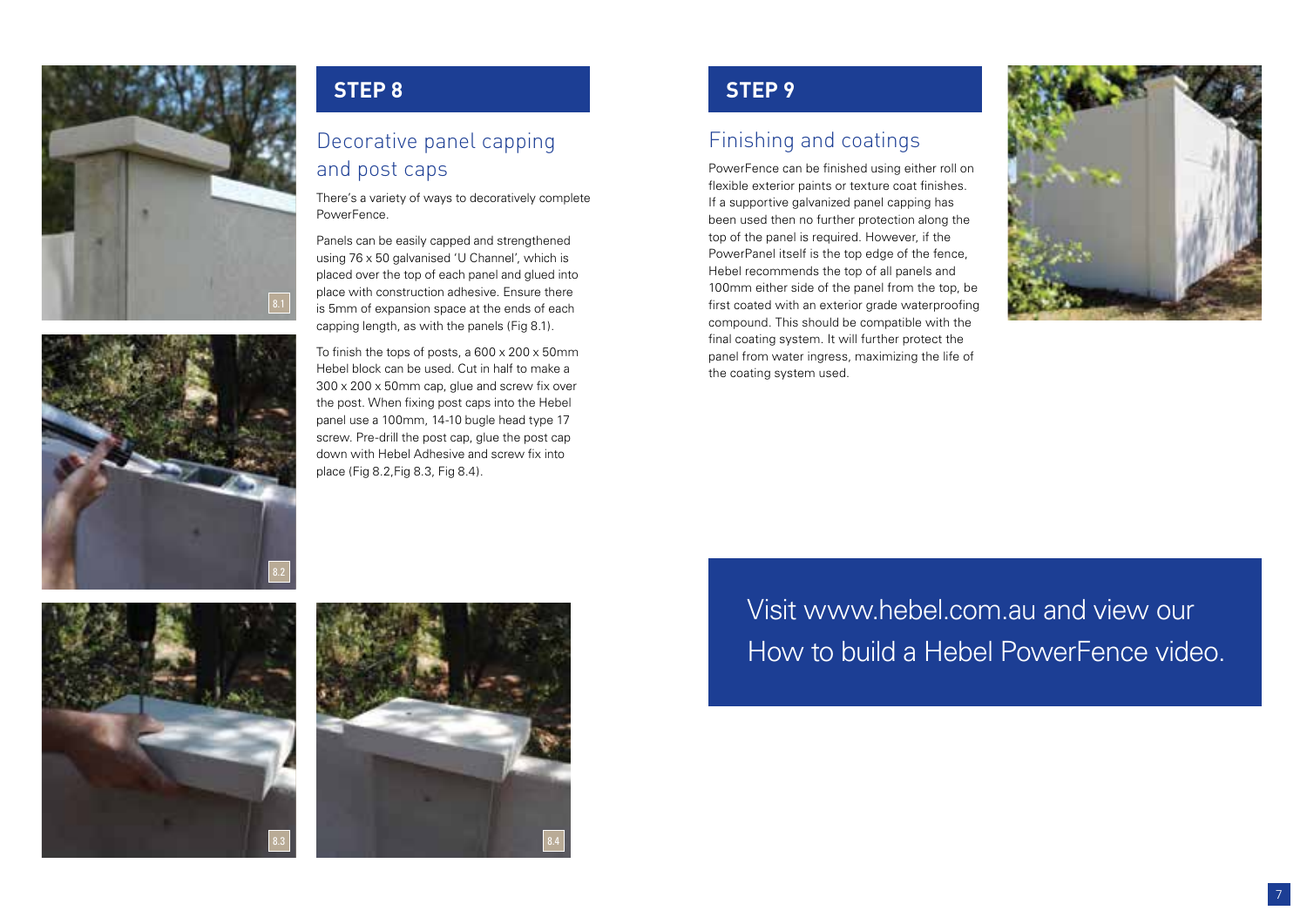### Cutting PowerFence

- **PowerFence panels are cut using a circular** blade power saw fitted with a diamond encrusted, continuous rim, 'turbo' sided masonry blade and preferably a vacuum dust extraction system.
- A straight edge cutting fence or square should be used to ensure straight crosscuts that are perpendicular to the panel length. Set the blade to cut at a 72mm depth and then cut all 75mm panels laid flat horizontally with full support underneath. There is no need to cut totally through the entire panel thickness – the last couple of mm thickness will simply and easily break away.
- Note: cutting will expose the internal steel reinforcement inside the Hebel PowerPanel. This exposed steel must be re-coated by simply painting on a layer of Hebel Anti-Corrosion Paint.

### System components

#### **PowerPanel for fence panels**

The primary component of the standard PowerFence system is the 1800mm long by 600mm wide and 75mm thick, steelreinforced Hebel PowerPanel.

#### **PowerFence Bracket**

The Hebel PowerFence Bracket acts as the supportive cleat for base panels and the lateral restraint for all other panels as they are positioned between posts.

#### **PowerFence Capping**

For maximum weatherproofing and a stronger finish to the top edge, PowerFence panels can be quickly and simply capped with a purpose made, galvanized steel, 76 x 50mm 'U' shaped capping channel

#### **PowerFence Posts**

PowerFence Posts are 75mm x 75mm x 2.5mm galvanized box section steel. They are supplied in a standard 2.4m length to suit up to a 1.8m high fence when anchored in 600mm deep concrete bedded footings.

#### **PowerFence Post Extensions**

Where deeper footings are required a post extension piece is available. This easily connects to the base of a standard PowerFence Post.

Note: Extension pieces are only used to increase the embedment depth of the post in the ground – the maximum fence height for standard PowerFence posts is always a max. of 1800mm.

#### **PowerFence Post Covers**

To complete the structural design of PowerFence, sturdy 15mm compressed fibre cement panels are screw fixed onto each side of the steel posts. These complete the structure and also decoratively cover the PowerFence Brackets to create an attractive 'engaged pier' appearance that further emulates the look of a solid masonry fence.

#### **Hebel Capping Blocks for PowerFence Posts**

To cover the tops of posts Hebel manufactures 50mm thick solid capping blocks. Simply cut and fix to the top of the fence panels next to the post and create a solid 'capital' over the fibre cement covers.

#### **Screws**

1. 10–24 x 40mm: self-drilling metal screw, countersink head. For connecting bracket to post and post cover to post.

2. 14-10 x 100mm: needle point screw, bugle or hex head. For any fence capping to Hebel panel connection.

#### **Hebel Adhesive**

20kg Bags – for glueing together of all Hebel components, both panels and blocks.

#### **Hebel Patch**

10 kg bags. For repair of any holes or construction damage to Hebel blocks or panels - prior to final coating

#### **Construction Adhesive**

Selleys Liquid Nails or Fullers Max Bond – for glueing metal fence capping and post covers to metal posts.

#### **Hebel Anti-Corrosion Paint**

For protection of any exposed reinforcing steel when cutting panels.

#### **Decorative coatings**

Hebel PowerFence should be finally coated with a flexible exterior acrylic paint or render system.

#### **Bagged concrete**

To cement posts into the ground.

### Tools required

- cordless drill / driver
- power saw fitted with a diamond encrusted continuous rim 'turbo' masonry blade
- **T** rubber mallet, trowel, old handsaw, tin snips
- tape measure, marker pen, level, string line, clamps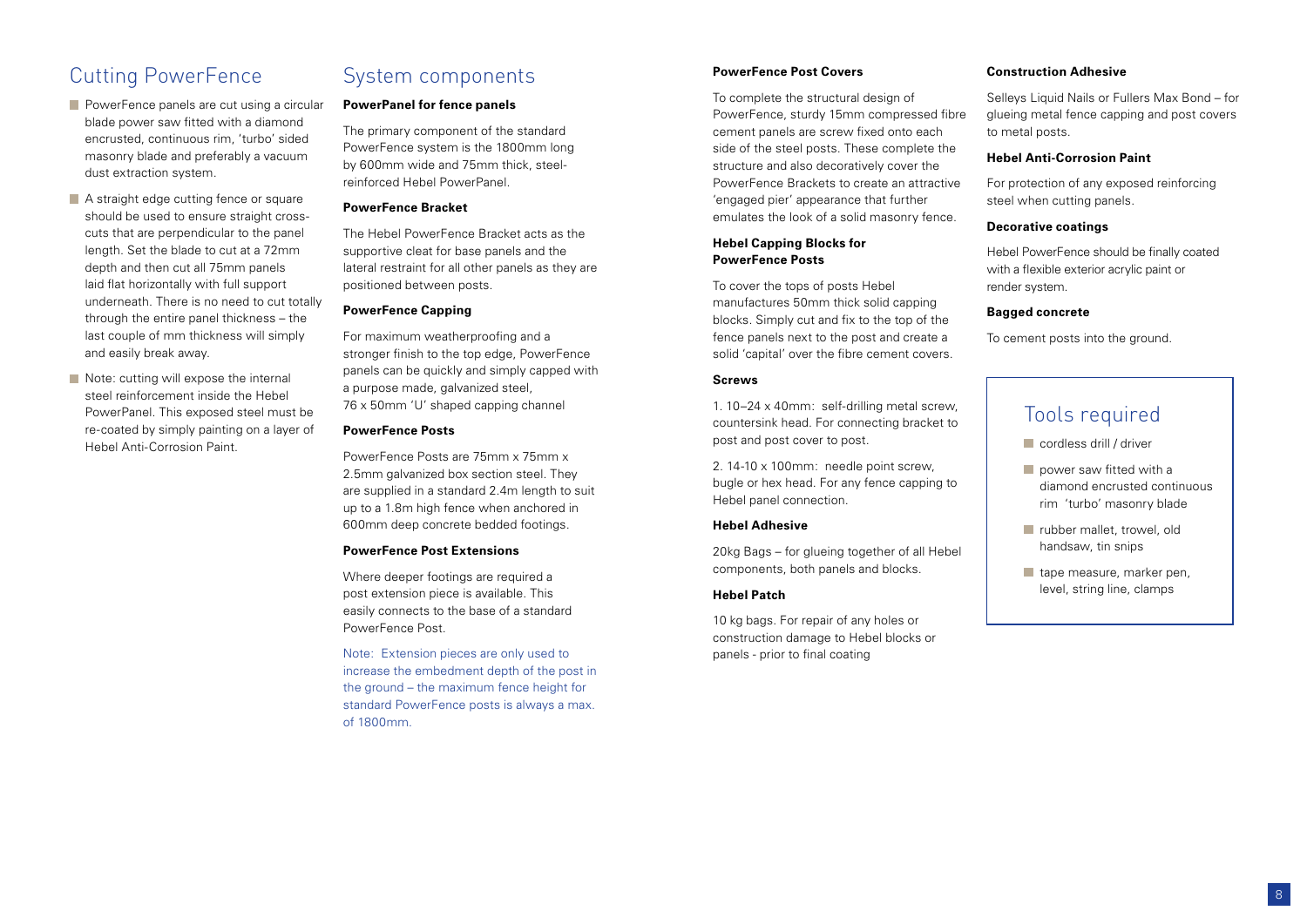### Useful construction notes

- When the Hebel PowerFence is in contact with the ground a suitable waterproofing membrane must be used on the panels that will be covered by, or exposed to, ground soil. The waterproofing is applied to both sides, the base and vertical ends of the panel to a minimum height of 100mm above the finished ground level.
- $\blacksquare$  PowerFence panels may be cut along the panel length to a minimum width of 270mm. PowerPanel can be docked in length to suit the bay width.
- **Paint any steel reinforcement exposed by** cutting with Hebel Anti-Corrosion Paint. If the top panel has been cut along the length, it is best practice to place that panel with the cut side facing down.
- **Patch any holes and damage to the panels** with Hebel Patch prior to coating.

**Vertical movement joints require a knife** cut in the base coat render prior to application of the final flexible surface coating - to allow differential movement between panels and posts without cracking the coating system.

- All top capping blocks, and / or steel capping channels, are to be glued and screwed in place using adhesive and 14-10x100mm bugle head type 17 screws. Capping blocks above posts must have saw cuts either side of each post to allow movement without cracking of the capping structure. These movement joints must be filled with a suitable exterior sealant and the coating systems must allow movement without cracking of the render or texture.
- **Fixing of decorative panels to or across** posts and any capping blocks should be done in a way that permits differential movement.

### Important Safety notes

Hebel products are cement based, which may irritate the skin. The wearing of gloves and suitable clothing to reduce the risk of skin irritation is recommended when handling Hebel products.

The use of power tools when cutting concrete or cement based products may cause dust containing respirable crystalline silica, and as with all masonry concrete, this fine dust has the potential to cause bronchitis, silicosis and lung cancer after repeated and prolonged exposure.

- 1. When using hand or power tools on Hebel products a P1 or P2 respirator and eye protection must be worn.
- 2. Additionally when using power tools for cutting, routing or chasing Hebel products, the use of dust extraction and the wearing of hearing protection is required.
- 3. Hebel panels are despatched in vertically bundled packs, fully strapped for stability. Prior to the cutting of the strapping, the vertical panel bundles should be stabilised with temporary restraints such as sash clamps, ratchet straps or Hebel stabilising bars. This will prevent panels from toppling over and reduces the risk of panel damage or injury. Care should be taken to ensure panels do not topple when removing individual panels from bundles.
- 4. Refer to the CSR Hebel MSDS and Safe Work Method Statements for guidelines on safe handling practices for Hebel products available from www.hebel.com.au
- 5. Hebel PowerFence is designed as a non load-bearing fence system to withstand wind and weather conditions as per Table 1 in this guide. As such, do not stand on capping blocks or the fence itself. Do not use panels themselves as a support or temporary scaffold, and always carry panels around the site oriented on edge. Avoid laying or storing panels horizontally unless fully supported underneath.